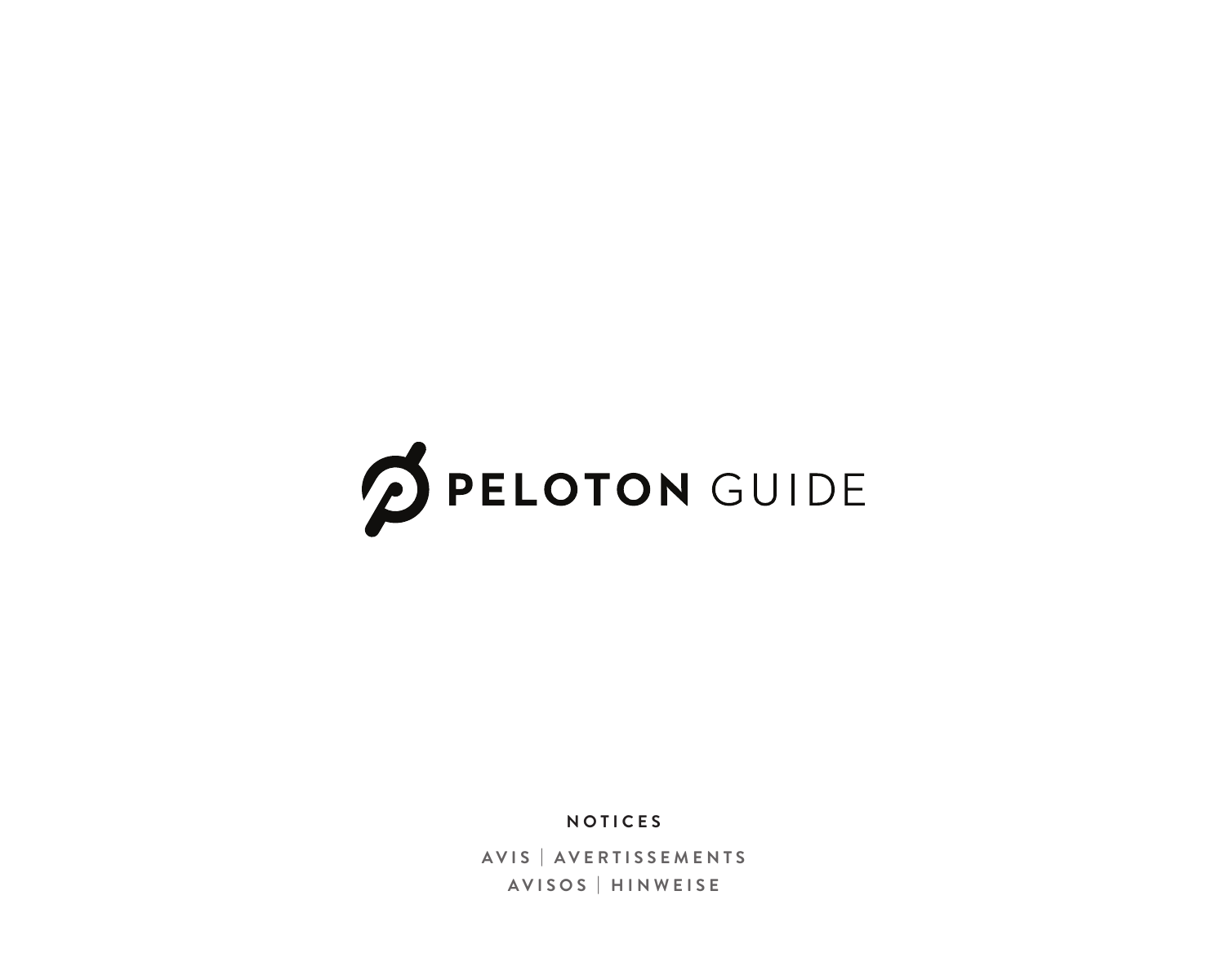# **CONTENTS**

| ENGLISH          | 04 |
|------------------|----|
| FRANÇAIS (FR)    | 06 |
| FRANÇAIS (CA) 08 |    |
| ESPAÑOL          | 10 |
| <b>DEUTSCH</b>   | 12 |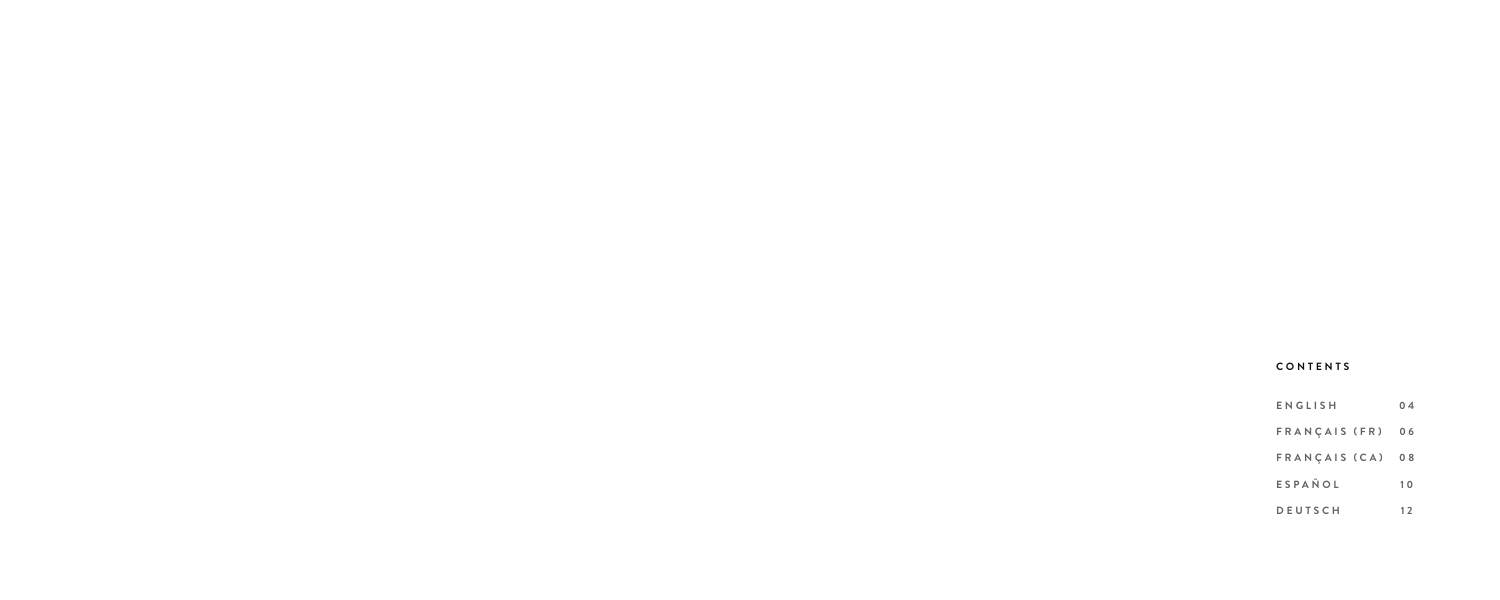This voluntary Limited Home Use Warranty does not affect your statutory warranty rights but applies in addition to them.

For customers who reside and purchase their Peloton Guide in the United States, Canada, Germany, or the United Kingdom, Peloton warrants the components and all original parts included with the Peloton Guide against defects in workmanship and materials for a period of 12 months from the date of delivery, or for any additional period that is required by applicable law.

For the complete Limited Home Use Warranty, or for extended coverage, visit onepeloton.com/warranty.

## **LIMITED HOME USE WARRANTY**

**FCC RULES PART 15:** The enclosed product (hardware) device complies with part 15 of the FCC Rules. Operation is subject to following two conditions: (1) this device may not cause harmful interference and (2) it must accept any interference received, including interference that may cause undesired operation.

**FCC RADIATION EXPOSURE STATEMENT:** This equipment complies with FCC RF radiation exposure limits set forth for an uncontrolled environment. It should be installed and operated with a minimum distance of 20 cm between the radiator and your body. The transmitter must not be relocated or operated in conjunction with any other antenna or transmitter.

**MODIFICATION STATEMENT:** This device has been designed to comply with the FCC Rules. Changes or modifications not expressly approved could void the user's authority to use the device.

**FCC COMPLIANCE STATEMENT:** This equipment has been tested and found to comply with limits for a Class B digital device, pursuant to part 15 of the FCC Rules. These limits are designed to provide reasonable protection against harmful interference in residential installations. This equipment generates, uses, and can radiate radio frequency energy, and if not installed and used in accordance with the instructions, may cause harmful interference to radio communications. However, there is no guarantee that interference will not occur in a particular installation. If this equipment does cause interference to radio or television equipment reception, which can be determined by turning the equipment off and on, the user is encouraged to try correct the interference by one or more of the following measures:

- Reorient or relocate the receiving antenna
- Increase the separation between the equipment and receiver
- Connect the equipment into an outlet on a circuit different from that to which the receiver is connected.
- Consult the dealer or an experienced radio/TV technician for help.

This product is an electrical product containing batteries. Waste electrical  $\blacktriangleright$ products and/or batteries must be handed over to a designated collection point for disposal so that they can be recycled in an environmentally sound manner. Improper disposal of this product could result in harm to the environment or to human health. Check with your local waste authority or the retailer where you purchased this product for available collection facilities or further recycling advice.

You are responsible for deleting any personal data from this product before disposing of it. If possible, please remove the batteries from this product before returning it for disposal.

**UK** UK RADIO EQUIPMENT DECLARATION OF CONFORMITY  $\overline{\mathsf{CP}}$  Hereby, Peloton declares that the radio equipment type PT01 is in compliance with the relevant statutory requirements. The full text of the UK declaration of conformity is available at the following internet

Please avoid the generation of waste from electrical products as much as possible, e.g. by giving preference to products with a longer service life or by reusing used electrical products instead of disposing of them.

## **NOTICES CONTINUED**

### **FCC**

This device complies with ISED's licence-exempt RSS standard(s). Operation is subject to the following two conditions: (1) this device may not cause interference, and (2) this device must accept any interference, including interference that may cause undesired operation of the device.

**RADIO FREQUENCY EXPOSURE STATEMENT:** This equipment complies with ISED's RSS-102 radiation exposure limits set forth for an uncontrolled environment. This equipment should be installed and operated with a minimum distance of 20 cm between the radiator & your body.

Hereby, Peloton declares that the radio equipment type PT01 is in compliance with Directive 2014/53/EU. The full text of the EU declaration of conformity is available at the following internet address: onepeloton.co.uk/compliance. **EU RADIO EQUIPMENT DECLARATION OF CONFORMITY**

#### **ISED CANADA**

## **CAN ICES-3 (B)/NMB-3(B)**

Peloton Interactive, Inc. 441 9th Ave, 6th Floor New York, NY 10001

USA

Peloton Interactive UK Limited 110 Long Acre Covent Garden London WC2E 9LH United Kingdom

Peloton Interactive Deutschland GmbH c/o WeWork Neue Schönhauser Str. 3-5 Neue Schönhauser Straße 3-5

10178 Berlin Germany

Peloton Interactive Australia Pty Ltd Sydney NSW 2000

ACN 644 958 047 20 Martin Place Australia

#### **DISTRIBUTED BY:**

## **USA/CANADA**

## **UNITED KINGDOM**

**GERMANY**



## **AUSTRALIA**

## **NOTICES CONTINUED**

 **CAUTION:** The device for operation in the band 5150–5250 MHz is only for indoor use to reduce the potential for harmful interference to co-channel mobile satellite systems.

#### **CAUTION: EXPOSURE TO RADIO FREQUENCY RADIATION**

This equipment complies with European radiation exposure limits set forth for an uncontrolled environment. This equipment should be installed and operated with a minimum distance of 20 cm between the radiator and your body.

**RESTRICTIONS IN UK/DE** . 5150MHz-5350MHz is for indoor use only. The frequency band and the maximum transmitted power in EU and UK are listed below: 2400MHz – 2483.5MHz: 20 dBm (EIRP)

5150MHz – 5250MHz: 22 dBm (EIRP) 5250MHz – 5350MHz: 22 dBm (EIRP) 5470MHz – 5725MHz: 22 dBm (EIRP)

address: onepeloton.co.uk/compliance.

To access regulatory content on your Peloton Guide, navigate to **Settings › System › Legal**.

## **NOTICES**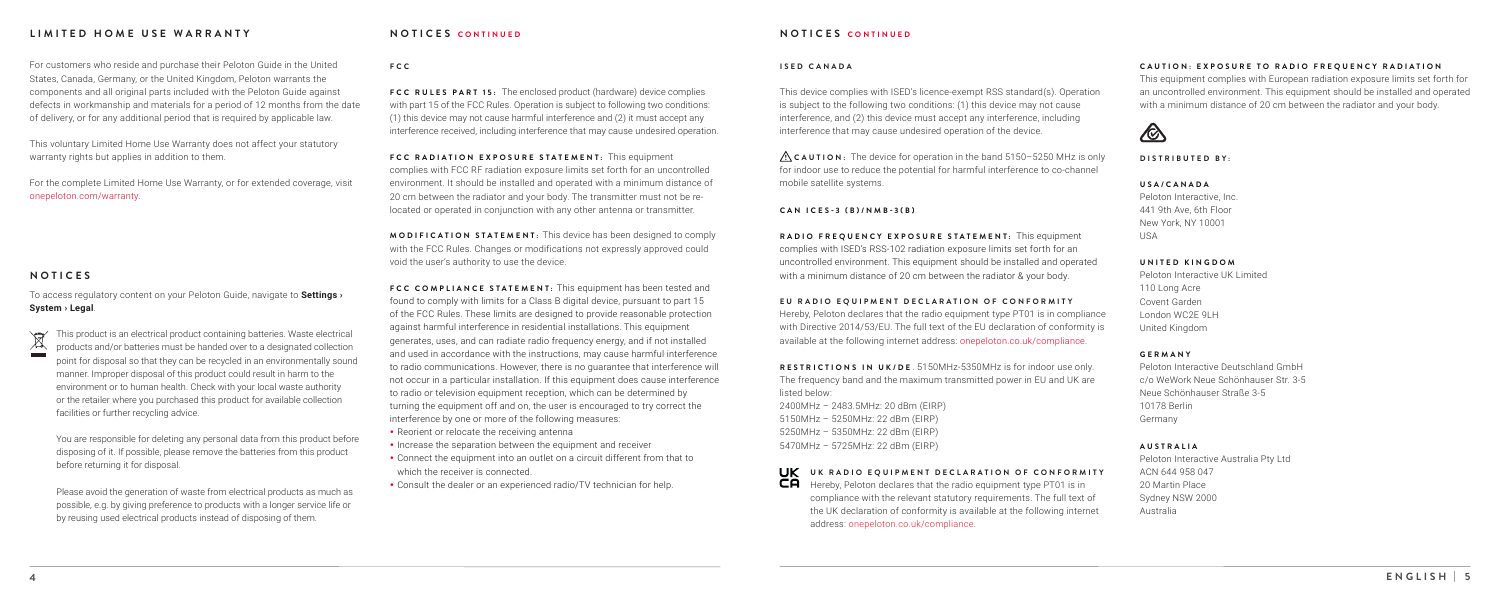Pour les clients résidant et ayant acheté leur Peloton Guide aux États-Unis, au Canada, en Allemagne ou au Royaume-Uni, Peloton garantit les composants et toutes les pièces d'origine incluses avec le Peloton Guide contre tout défaut de fabrication et de matériaux pour une période de 12 mois à compter de la date de livraison, ou pour toute période supplémentaire requise par la loi applicable.

## **GARANTIE LIMITÉE POUR UNE UTILISATION À DOMICILE**

 $\mathbb{Z}$ électroniques et/ou les piles doivent être transférées dans un point de

La garantie limitée non obligatoire pour une utilisation à domicile n'affecte pas tes droits de garantie légaux, mais s'applique en complément de ceux-ci.

Pour consulter la garantie limitée dans son intégralité ou pour prolonger cette garantie, rendez-vous sur onepeloton.com/warranty .

## **DÉCLARATION DE CONFORMITÉ DES ÉQUIPEMENTS RADIOÉLECTRIQUES POUR L'UE**

collecte désigné pour être éliminées afin qu'elles puissent être recyclées de manière écologique. Si ce produit n'est pas éliminé de manière adéquate, cela pourrait nuire à l'environnement ou à la santé humaine. Vérifie auprès des autorités locales des déchets ou du revendeur où tu as acheté ce produit pour connaître les centres de collectes existants ou d'autres conseils en matière de recyclage.

Tu es responsable de la suppression de toutes les données personnelles de ce produit avant de t'en débarrasser. Si possible, merci de retirer les piles de ce produit avant de s'en débarrasser.

Merci d'éviter autant que possible la production de déchets provenant des produits électriques, par exemple en privilégiant les produits ayant une durée de vie plus longue ou en réutilisant les produits électriques usagés plutôt que de les jeter.

# **AVIS**

Peloton déclare par la présente que l'équipement radioélectrique de type PT01 est conforme à la Directive 2014/53/UE. L'intégralité de la déclaration de conformité UE est disponible à l'adresse suivante: onepeloton.co.uk/compliance .

Peloton Interactive, Inc. 441 9th Ave, 9th Floor New York, NY 10001 USA

Peloton Interactive UK Limited 110 Long Acre Covent Garden London WC2E 9LH Royaume-Uni

Peloton Interactive Deutschland GmbH c/o WeWork Neue Schönhauser Str. 3-5 Neue Schönhauser Straße 3-5 10178 Berlin Allemagne

Peloton Interactive Australia Pty Ltd 20 Martin Place Sydney NSW 2000 Australie

**DISTRIBUÉ PAR:**

## **ÉTATS-UNIS/CANADA**

## **ROYAUME-UNI**

## **ALLEMAGNE**

## **AUSTRALIE**

## **AVIS SUITE**

## **A T T E N T I O N : E X P O S I T I O N A U X R A D I A T I O N S D U E S A U X FRÉQUENCES RADIO.**

Cet équipement respecte les limites européennes d'exposition aux rayonnements définies pour un environnement non contrôlé. Cet équipement doit être installé et utilisé en maintenant une distance minimale de 20 cm entre le corps et le radiateur.

Pour accéder au contenu réglementaire de ton Peloton Guide, rends-toi dans **Settings › System › Legal** .

Ce produit est un produit électronique comportant des piles. Les déchets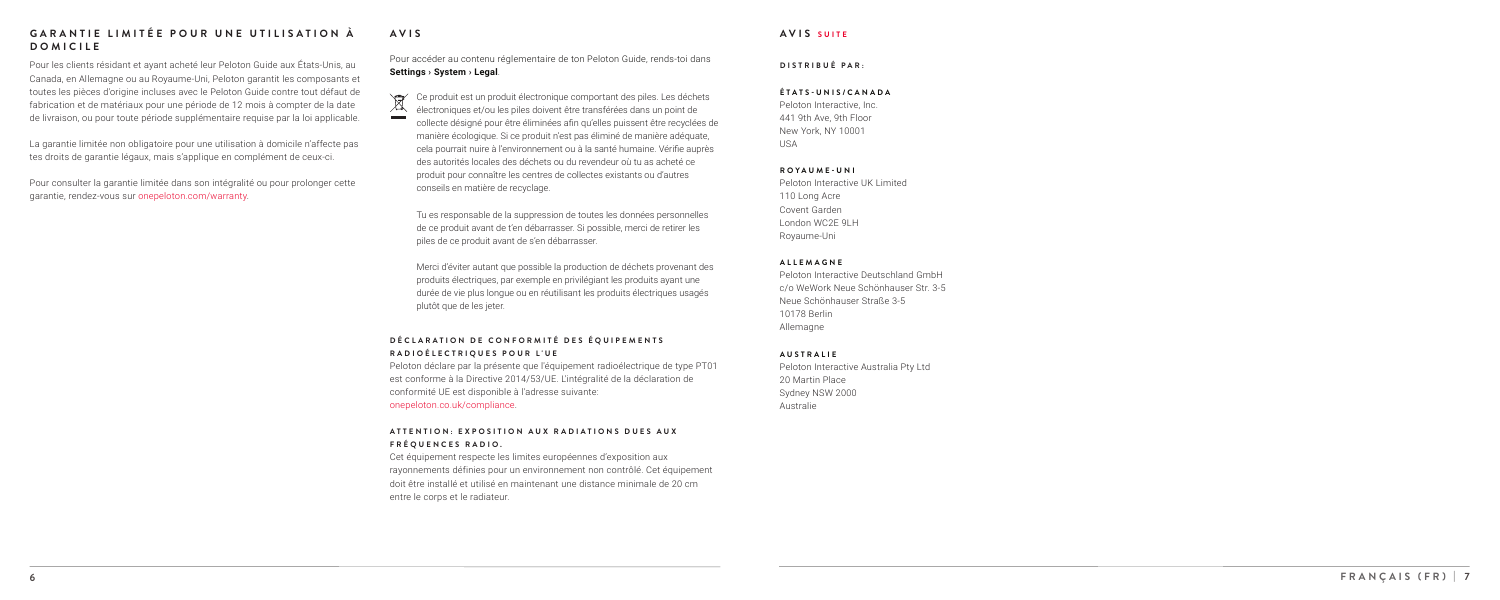Pour les clients qui résident et achètent leur Peloton Guide aux États-Unis, au Canada, en Allemagne ou au Royaume-Uni, Peloton garantit les composants et toutes les pièces d'origine incluses avec le Peloton Guide contre les défauts de fabrication et de matériaux pour une période de 12 mois à compter de la date de livraison, ou pour toute période supplémentaire requise par la loi applicable.

## **GARANTIE LIMITÉE À L'UTILISATION RÉSIDENTIELLE**

Peloton Interactive, Inc. 441 9th Ave, 6th Floor New York, NY 10001  $11S\Delta$ 

La présente garantie limitée pour usage à domicile volontaire n'affecte pas vos droits de garantie légale mais s'applique en complément de ceux-ci.

Pour obtenir la garantie limitée complète ou la protection étendue, visite onepeloton.com/warranty .

Peloton Interactive UK Limited 110 Long Acre Covent Garden London WC2E 9LH United Kingdom

 $\sqrt{2}$ Ce produit est un produit électronique comportant des piles. Les déchets  $\mathbb{X}$ électroniques et/ou les piles doivent être transférées dans un point de collecte désigné pour être éliminées afin qu'elles puissent être recyclées de manière écologique. Si ce produit n'est pas éliminé de manière adéquate, cela pourrait nuire à l'environnement ou à la santé humaine. Vérifie auprès des autorités locales des déchets ou du revendeur où tu as acheté ce produit pour connaître les centres de collectes existants ou d'autres conseils en matière de recyclage.

Peloton Interactive Deutschland GmbH c/o WeWork Neue Schönhauser Str. 3-5 Neue Schönhauser Straße 3-5 10178 Berlin Allemagne

Peloton Interactive Australia Pty Ltd 20 Martin Place Sydney NSW 2000 Australie

## **DISTRIBUÉ PAR:**

## **É.-U./CANADA**

#### **ROYAUME-UNI**

## **ALLEMAGNE**

## **AUSTRALIE**

## **AVERTISSEMENTS SUITE**

Tu es responsable de la suppression de toutes les données personnelles de ce produit avant de t'en débarrasser. Si possible, merci de retirer les piles de ce produit avant de s'en débarrasser.

Merci d'éviter autant que possible la production de déchets provenant des produits électriques, par exemple en privilégiant les produits ayant une durée de vie plus longue ou en réutilisant les produits électriques usagés plutôt que de les jeter.

Pour accéder au contenu réglementaire de ton Peloton Guide, rends-toi dans **Settings › System › Legal** .

## **AVERTISSEMENTS**

## **AVERTISSEMENTS SUITE**

Cet appareil est conforme à la ou aux normes CNR exemptées de licence de l'ISDE. Son fonctionnement est soumis aux deux conditions suivantes : (1) cet appareil ne peut pas provoquer d'interférences, et (2) cet appareil doit accepter toute interférence, y compris des interférences pouvant causer un fonctionnement indésirable de l'appareil.

#### **DÉCLARATION D'EXPOSITION AUX ONDES RADIO:** Cet

équipement est conforme aux limites d'exposition aux rayonnements de ISDE fixées pour un environnement non contrôlé. Cet équipement doit être installé et utilisé en maintenant une distance minimale de 20 cm avec un radiateur et votre corps.

## **ISDE DU CANADA**

#### **CAN ICES-3 (B)/NMB-3(B)**

 **MISE EN GARDE:** L'appareil destiné à fonctionner dans la bande 5150- 5250 MHz doit être utilisé uniquement à l'intérieur afin de réduire le potentiel d'interférences nuisibles aux systèmes mobiles par satellite co-canaux.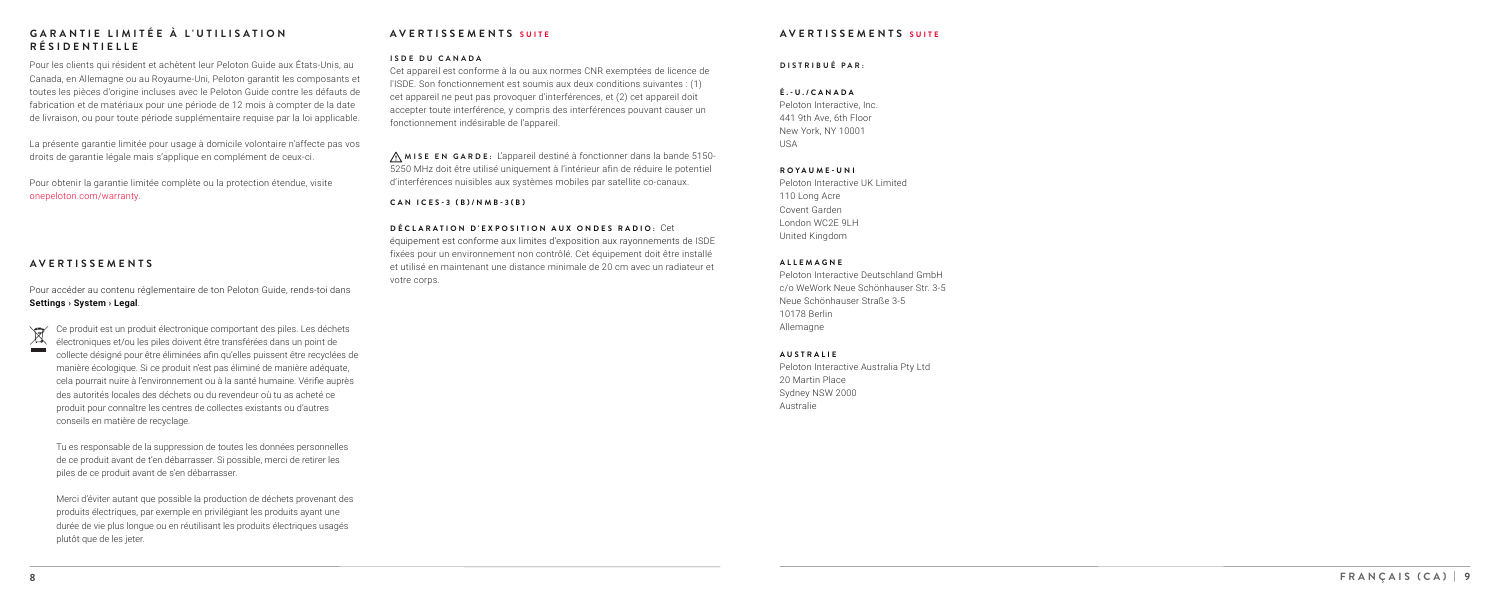## **1 0 E S P A Ñ O L | 1 1**

Para los clientes que residen y compran su Peloton Guide en los Estados Unidos, Canadá, Alemania o el Reino Unido, Peloton garantiza los componentes y todas las piezas originales incluidas con la Peloton Guide por defectos de fabricación y materiales durante un período de 12 meses a partir de la fecha de entrega, o por cualquier período adicional que requiera la ley aplicable.

Esta Garantía limitada para el uso doméstico no afecta tus derechos legales de garantía, sino que se aplica además de ellos.

Para obtener la garantía por tiempo limitado, o para obtener cobertura extendida, visita onepeloton.com/warranty .

## **G A R A N T Í A L I M I T A D A P A R A E L U S O DOMÉSTICO**

Este producto es un producto eléctrico que contiene baterías. Los residuos  $\boxtimes$ de los productos eléctricos y/o las baterías deben entregarse en un punto **College** de recolección designado para su eliminación, de modo que puedan reciclarse sin que dañen el medioambiente. La eliminación inadecuada de este producto podría causar daños al medioambiente o a la salud de los seres humanos. Consulta con las autoridades locales responsables de la eliminación de residuos o con la tienda minorista donde compraste este producto para conocer las instalaciones de recolección disponibles o para obtener más consejos de reciclaje.

## **DECLARACIÓN DE CONFORMIDAD LA UE PARA EQUIPOS DE RADIO**

## A D V E R T E N C I A : E X P O S I C I Ó N A L A S R A D I A C I O N E S D E **RADIOFRECUENCIA**

Eres responsable de eliminar cualquier dato personal de este producto antes de deshacerte de él. Si es posible, retira las baterías de este producto antes de entregarlo para su eliminación.

Evita la generación de residuos de productos eléctricos tanto como sea posible, por ejemplo, eligiendo productos con una vida útil más larga o reutilizando productos eléctricos usados en lugar de desecharlos.

## **DECLARACIONES**

Por la presente, Peloton declara que el equipo de radio tipo PT01 cumple con la Directiva 2014/53/UE. El texto completo de la declaración UE de conformidad está disponible en la siguiente dirección de Internet: onepeloton.co.uk/compliance .

Peloton Interactive, Inc. 441 9th Ave, 6th Floor New York, NY 10001 EE.UU.

Peloton Interactive UK Limited 110 Long Acre Covent Garden London WC2E 9LH Reino Unido

Peloton Interactive Deutschland GmbH c/o WeWork Neue Schönhauser Str. 3-5 Neue Schönhauser Straße 3-5 10178 Berlín Alemania

Peloton Interactive Australia Pty Ltd 20 Martin Place Sydney NSW 2000 Australia

**DISTRIBUIDO POR:**

## **ESTADOS UNIDOS/CANADÁ**

#### **REINO UNIDO**

## **ALEMANIA**

## **AUSTRALIA**

## **DECLARACIONES CONTINUACIÓN**

Este equipo cumple con los límites europeos de exposición a la radiación establecidos para un entorno no controlado. Este equipo no debe instalarse ni funcionar a 20 cm de distancia como mínimo entre el radiador y tu cuerpo.

Para acceder al contenido normativo sobre tu Guía de Peloton, accede a **Settings › System › Legal** .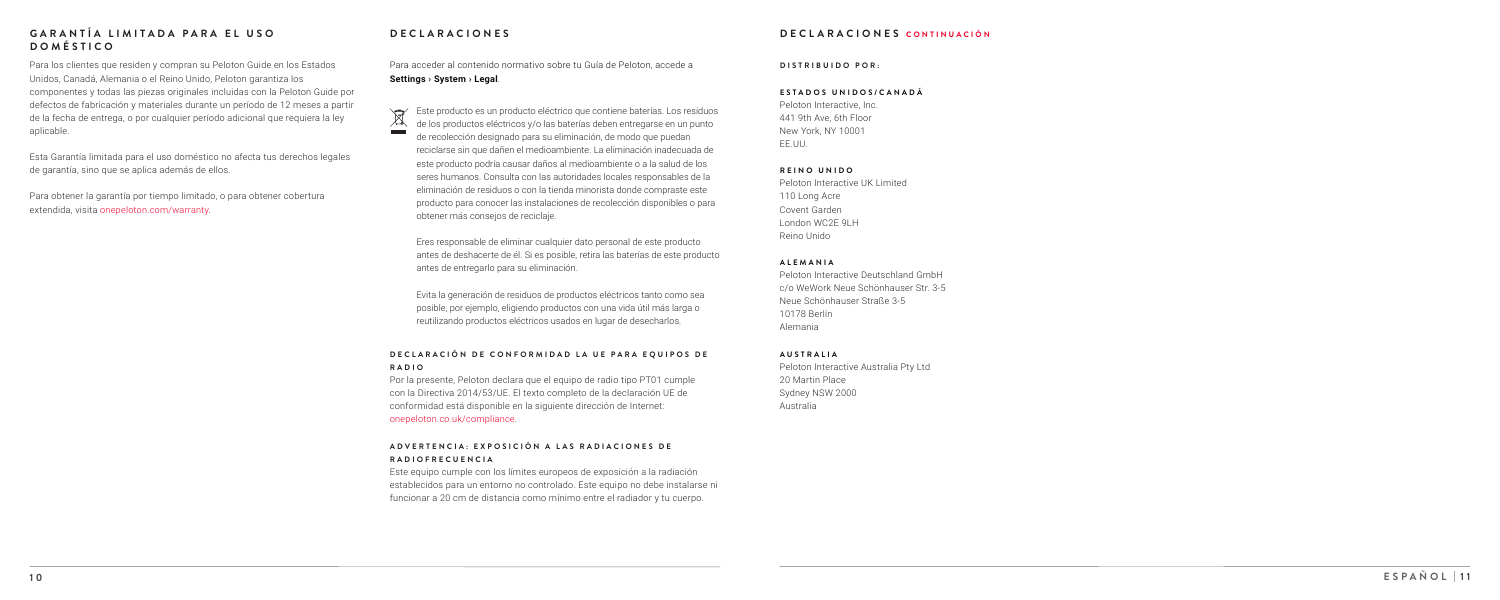Für Kunden, die ihren Wohnsitz in den USA, in Kanada, Deutschland oder dem Vereinigten Königreich haben und ihren Peloton Guide dort kaufen, garantiert Peloton, dass die Komponenten und alle Originalteile, die im Lieferumfang des Peloton Guide enthalten sind, für einen Zeitraum von 12 Monaten ab dem Lieferdatum oder für jeden weiteren Zeitraum, der nach geltendem Recht erforderlich ist, frei von Verarbeitungs- und Materialfehlern sind.

Diese freiwillige Herstellergarantie für den Heimgebrauch beeinträchtigt deine gesetzlichen Gewährleistungsrechte nicht, sondern gilt zusätzlich zu ihnen.

Die vollständige Herstellergarantie findest du unter onepeloton.com/warranty .

## **H E R S T E L L E R G A R A N T I E F Ü R D E N HEIMGEBRAUCH**

Dieses Produkt ist ein Elektrogerät und enthält Batterien. Elektroaltgeräte  $\setminus \square \qquad \qquad$  $\mathbb{X}$ und/oder Batterien müssen zur Entsorgung an einer ausgewiesenen Sammelstelle abgegeben werden, damit sie auf umweltverträgliche Weise recycelt werden können. Die unsachgemäße Entsorgung dieses Produkts kann zu Umwelt- oder Gesundheitsschäden führen. Erkundige dich bei deiner örtlichen Abfallbehörde oder bei dem Händler, bei dem du dieses Produkt gekauft hast, nach den nächstgelegenen Recyclinganlagen und weiteren Recycling-Tipps.

Du bist dafür verantwortlich, alle persönlichen Daten von diesem Produkt zu löschen, bevor du es entsorgst. Entferne bitte, wenn möglich, die Batterien aus diesem Produkt, bevor du es zur Entsorgung zurückgibst.

Bitte vermeide die Entstehung von Elektroschrott so weit wie möglich, indem du beispielsweise Produkte mit einer längeren Lebensdauer verwendest oder gebrauchte Elektroprodukte weiterverwendest, anstatt sie zu entsorgen.

## **HINWEISE**

Hiermit erklärt Peloton, dass der Funkanlagentyp PT01 den Anforderungen der Richtlinie 2014/53/EU entspricht. Der vollständige Text der EU-Konformitätserklärung ist unter folgender Internetadresse verfügbar: onepeloton.co.uk/compliance .

## **EU-KONFORMITÄTSERKLÄRUNG FÜR FUNKANLAGEN**

Peloton Interactive, Inc. 441 9th Ave, 6th Floor New York, NY 10001, USA USA

Peloton Interactive Deutschland GmbH 110 Long Acre Covent Garden London WC2E 9LH Deutschland

Peloton Interactive Deutschland GmbH c/o WeWork Neue Schönhauser Str. 3-5 Neue Schönhauser Straße 3-5 10178 Berlin Deutschland

Peloton Interactive Australia Pty Ltd 20 Martin Place Sydney NSW 2000 Australien

**VERTRIEB DURCH:**

#### **USA/KANADA**

#### **VEREINIGTES KÖNIGREICH**

## **DEUTSCHLAND**

## **AUSTRALIEN**

## **HINWEISE FORTSETZUNG**

#### **VORSICHT: HOCHFREQUENTE STRAHLUNGEN**

Dieses Gerät entspricht den europäischen Grenzwerten für die Strahlenbelastung, die für eine unkontrollierte Umgebung festgelegt wurden. Dieses Gerät sollte mit einem Mindestabstand von 20 cm zwischen dem Sender und dem Körper installiert und betrieben werden.

Um auf regulatorische Inhalte auf deinem Peloton Guide zuzugreifen, navigiere zu **Einstellungen › System › Rechtlich** .